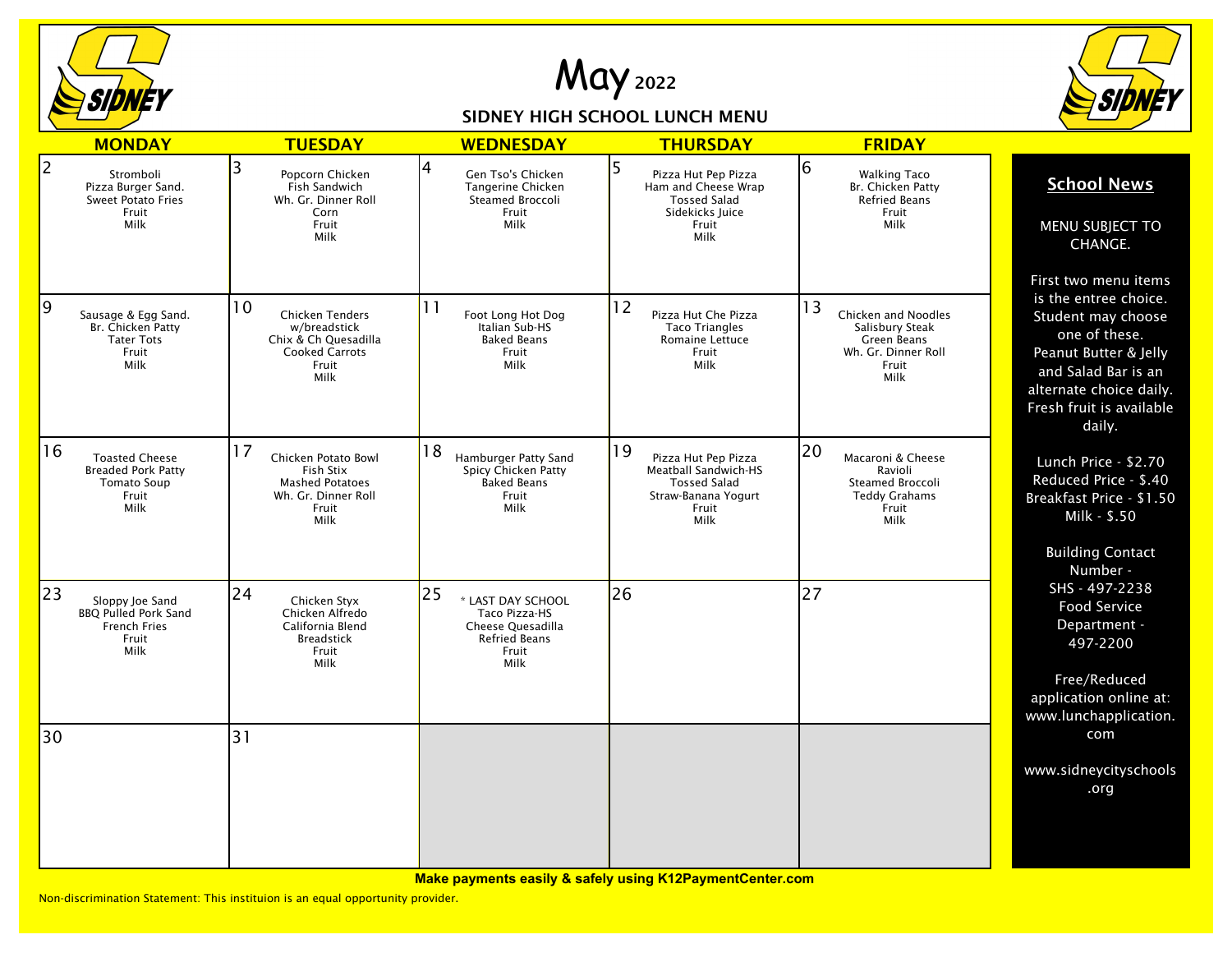| <b>Serving Date</b> | Recipe                                   | <b>Allergens</b>            |
|---------------------|------------------------------------------|-----------------------------|
| 05/02/2022          | R-0255 - Milk                            | Milk                        |
|                     | R-0402 - Pizza Burger Sand.              | Wheat, Soybeans             |
|                     | R-0471 - Uncrustable PB & J (HS)         | Peanuts, Wheat              |
|                     | R-0483 - Sw. Pot Fries-HS                | Soybeans                    |
|                     | R-0693 - Salad bar/choice                | Milk, Eggs, Wheat, Soybeans |
|                     | R-0812 - Stromboli                       | Milk, Wheat, Soybeans       |
| 05/03/2022          | R-0217 - Popcorn Chicken                 | Wheat, Soybeans             |
|                     | R-0255 - Milk                            | Milk                        |
|                     | R-0276 - Fish                            | Fish, Wheat                 |
|                     | R-0297 - Wh. Gr. Dinner Roll             | Wheat                       |
|                     | R-0471 - Uncrustable PB & J (HS)         | Peanuts, Wheat              |
|                     | R-0693 - Salad bar/choice                | Milk, Eggs, Wheat, Soybeans |
|                     | R-0698 - Taco Bar Salad                  | Milk, Wheat, Soybeans       |
| 05/04/2022          | R-0255 - Milk                            | Milk                        |
|                     | R-0471 - Uncrustable PB & J (HS)         | Peanuts, Wheat              |
|                     | R-0693 - Salad bar/choice                | Milk, Eggs, Wheat, Soybeans |
|                     | R-0767 - General Tso's Chicken           | Milk, Eggs, Wheat, Soybeans |
|                     | R-0865 - Tangerine Chicken               | Eggs, Wheat, Soybeans       |
| 05/05/2022          | R-0255 - Milk                            | Milk                        |
|                     | R-0459 - Ham and cheese wrap             | Milk, Wheat                 |
|                     | R-0468 - Tossed Salad (HS)               | Milk, Eggs                  |
|                     | R-0471 - Uncrustable PB & J (HS)         | Peanuts, Wheat              |
|                     | R-0656 - Pizza Hut Pep Pizza             | Milk, Wheat                 |
|                     | R-0693 - Salad bar/choice                | Milk, Eggs, Wheat, Soybeans |
| 05/06/2022          | R-0213 - Walking Taco                    | Milk, Soybeans (soy)        |
|                     | R-0255 - Milk                            | Milk                        |
|                     | R-0283 - Br. Chicken Patty Sand. (HS)    | Wheat, Soybeans             |
|                     | R-0471 - Uncrustable PB & J (HS)         | Peanuts, Wheat              |
|                     | R-0693 - Salad bar/choice                | Milk, Eggs, Wheat, Soybeans |
|                     | R-0716 - Sub bar                         | Eggs                        |
| 05/09/2022          | R-0255 - Milk                            | Milk                        |
|                     | R-0283 - Br. Chicken Patty Sand. (HS)    | Wheat, Soybeans             |
|                     | R-0287 - Sausage, Egg, & Cheese Sandwich | Milk, Eggs, Wheat           |
|                     | R-0471 - Uncrustable PB & J (HS)         | Peanuts, Wheat              |
|                     | R-0693 - Salad bar/choice                | Milk, Eggs, Wheat, Soybeans |
| 05/10/2022          | R-0236 - Chicken Tenders                 | Wheat, Soybeans             |
|                     | R-0255 - Milk                            | Milk                        |
|                     | R-0319 - Chix & Ch Quesadilla            | Milk, Wheat, Soybeans (soy) |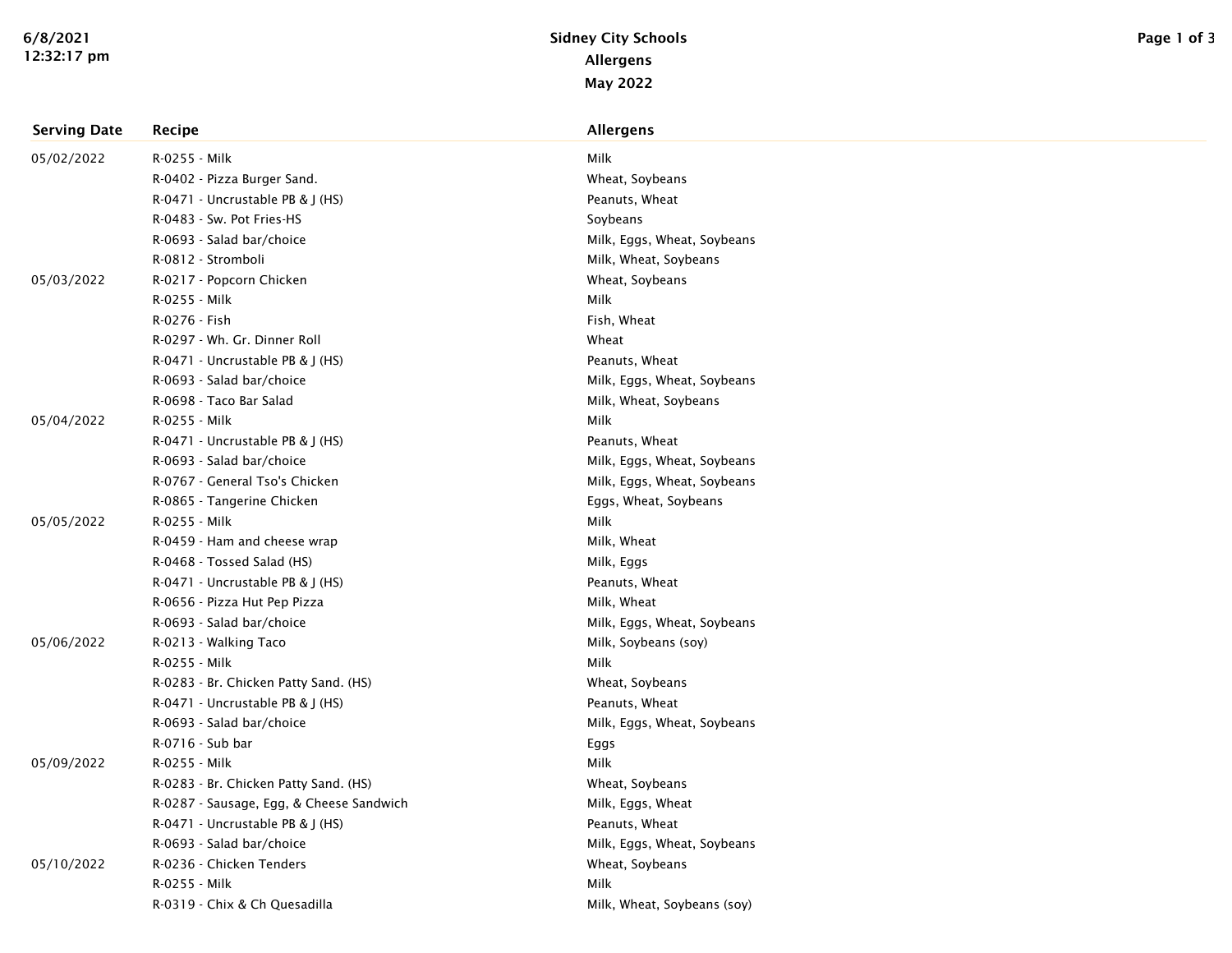| 05/10/2022 | R-0446 - HS breadstick                | Wheat                         |
|------------|---------------------------------------|-------------------------------|
|            | $R-0471$ - Uncrustable PB & I (HS)    | Peanuts, Wheat                |
|            | R-0693 - Salad bar/choice             | Milk, Eggs, Wheat, Soybeans   |
|            | R-0698 - Taco Bar Salad               | Milk, Wheat, Soybeans         |
| 05/11/2022 | R-0255 - Milk                         | Milk                          |
|            | R-0364 - Foot Long Hot Dog            | Wheat                         |
|            | R-0471 - Uncrustable PB & J (HS)      | Peanuts, Wheat                |
|            | R-0693 - Salad bar/choice             | Milk, Eggs, Wheat, Soybeans   |
|            | R-0867 - Italian Sub-HS               | Wheat                         |
| 05/12/2022 | R-0255 - Milk                         | Milk                          |
|            | R-0451 - Taco Pizza Triangles         | Milk, Wheat, Soybeans         |
|            | R-0469 - Romaine Lettuce (HS)         | Milk, Eggs                    |
|            | $R-0471$ - Uncrustable PB & J (HS)    | Peanuts, Wheat                |
|            | R-0657 - Pizza Hut Cheese Pizza       | Milk, Wheat                   |
|            | R-0693 - Salad bar/choice             | Milk, Eggs, Wheat, Soybeans   |
| 05/13/2022 | R-0200 - Chicken & Noodles            | Milk (Dairy), Wheat, Soybeans |
|            | R-0255 - Milk                         | Milk                          |
|            | R-0270 - Salisbury Steak              | Milk, Wheat, Soybeans (soy)   |
|            | R-0297 - Wh. Gr. Dinner Roll          | Wheat                         |
|            | R-0471 - Uncrustable PB & J (HS)      | Peanuts, Wheat                |
|            | R-0693 - Salad bar/choice             | Milk, Eggs, Wheat, Soybeans   |
|            | R-0716 - Sub bar                      | Eggs                          |
| 05/16/2022 | R-0255 - Milk                         | Milk                          |
|            | R-0269 - Breaded Pork Patty Sand (HS) | Eggs, Wheat, Soybeans (soy)   |
|            | R-0464 - Toasted Cheese Sandwich-HS   | Milk, Wheat, Soybeans (soy)   |
|            | R-0465 - Tomato Soup-HS               | Wheat                         |
|            | $R-0471$ - Uncrustable PB & J (HS)    | Peanuts, Wheat                |
|            | R-0693 - Salad bar/choice             | Milk, Eggs, Wheat, Soybeans   |
| 05/17/2022 | R-0255 - Milk                         | Milk                          |
|            | R-0297 - Wh. Gr. Dinner Roll          | Wheat                         |
|            | R-0363 - Fish Stix                    | Fish, Wheat                   |
|            | $R-0471$ - Uncrustable PB & J (HS)    | Peanuts, Wheat                |
|            | R-0472 - Mashed Potatoes (HS)         | Milk                          |
|            | R-0693 - Salad bar/choice             | Milk, Eggs, Wheat, Soybeans   |
|            | R-0698 - Taco Bar Salad               | Milk, Wheat, Soybeans         |
|            | R-0733 - Chicken Potato Bowl          | Milk, Wheat, Soybeans         |
| 05/18/2022 | R-0255 - Milk                         | Milk                          |
|            | R-0282 - Spicy Chicken Patty Sandwich | Wheat, Soybeans               |
|            | R-0383 - Hamburger Patty HS           | Milk, Wheat, Soybeans         |
|            | R-0471 - Uncrustable PB & J (HS)      | Peanuts, Wheat                |
|            | R-0693 - Salad bar/choice             | Milk, Eggs, Wheat, Soybeans   |
| 05/19/2022 | R-0255 - Milk                         | Milk                          |
|            | R-0468 - Tossed Salad (HS)            | Milk, Eggs                    |
|            | R-0471 - Uncrustable PB & J (HS)      | Peanuts, Wheat                |
|            | R-0520 - Strawberry-Banana Yogurt     | Milk                          |